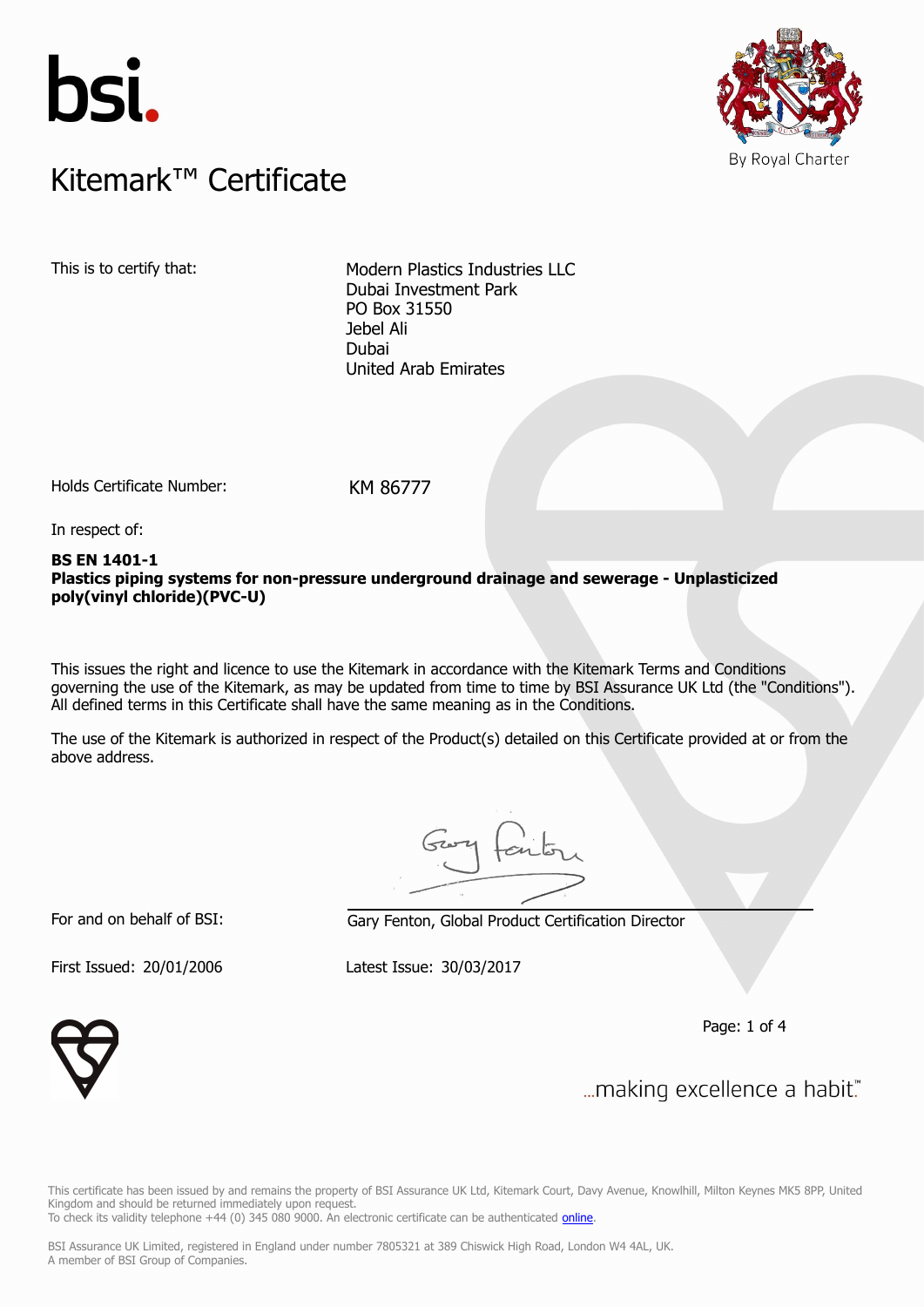### Kitemark™ Certificate

No. KM 86777

#### **BS EN 1401-1:2009 - Plastics piping systems for non-pressure underground drainage and Sewerage. Unplasticized poly(vinyl chloride)(PVC-U).**

#### **Fittings covered by this Certificate (SN4/SDR 41)**

#### **110 mm Fittings of Solvent & Rubber Ring Type**

| 110 mm x 87.5° Sweep Bend          |  |
|------------------------------------|--|
| 110 mm $\times$ 45 $\circ$ Bend    |  |
| 110 mm x 87.5° Sweep Tee           |  |
| 110 mm x 45° Y                     |  |
| 110 mm Coupler                     |  |
| 110 mm Slip / Repair Coupler       |  |
| 110 x 82 mm Inverter Taper Reducer |  |
| 110 mm Single Coupler              |  |
| 110 mm x 45° Double Y              |  |
| 110 mm x 87.5° Double Tee          |  |
| 110 x 82 mm Reducer Tee            |  |
| 110 x 82 mm Reducer Y              |  |
| 110 x 56 mm Reducer Tee            |  |
| 110 x 56 mm Inverter Taper Reducer |  |
| 110 mm P-Trap (Single Component)   |  |
| 110 x 82 mm Reducer Bush           |  |
| 110 x 75 mm Reducer Bush           |  |
| 110 x 56 mm Reducer Bush           |  |
| 110 mm Access Cap & Plug           |  |
| 110 mm Vent Cowl                   |  |
| 110 mm Access Pipe                 |  |
| 110 mm Boss Pipe                   |  |

First Issued: 20/01/2006 Latest Issue: 30/03/2017

Page: 2 of 4

This certificate has been issued by and remains the property of BSI Assurance UK Ltd, Kitemark Court, Davy Avenue, Knowlhill, Milton Keynes MK5 8PP, United Kingdom and should be returned immediately upon request.

To check its validity telephone +44 (0) 345 080 9000. An electronic certificate can be authenticated *[online](https://pgplus.bsigroup.com/CertificateValidation/CertificateValidator.aspx?CertificateNumber=KM+86777&ReIssueDate=30%2f03%2f2017&Template=uk)*.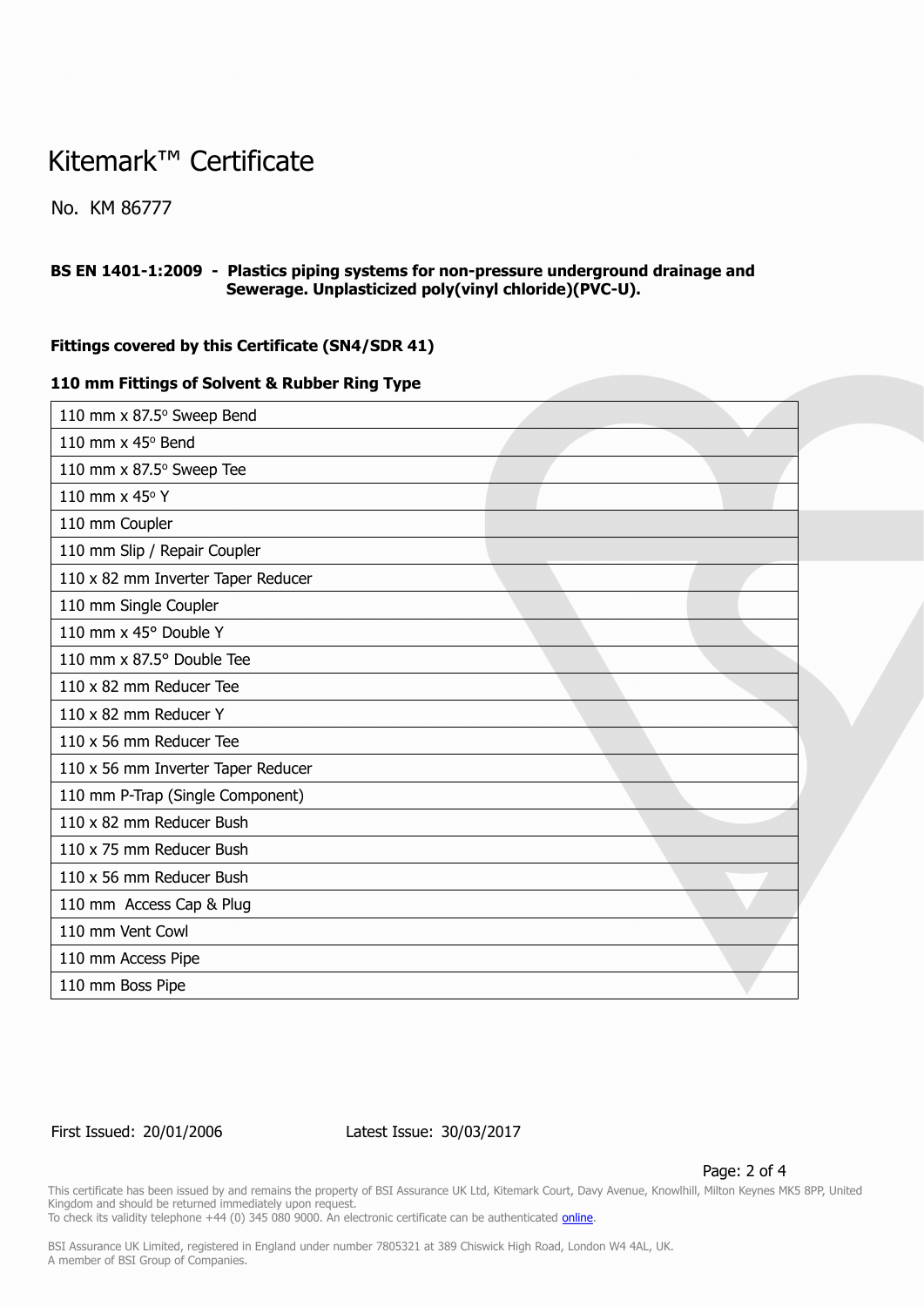## Kitemark™ Certificate

No. KM 86777

#### **BS EN 1401-1:2009 - Plastics piping systems for non-pressure underground drainage and Sewerage. Unplasticized poly(vinyl chloride)(PVC-U).**

#### **160 mm Fittings of solvent & Rubber Ring Type**

| 160 mm x 87.5° Sweep Bend Plain     |  |
|-------------------------------------|--|
| 160 mm x 87.5° Sweep Tee Plain      |  |
| 160 mm Coupler                      |  |
| 160 mm Slip / Repair Coupler        |  |
| 160 mm x 45° Bend                   |  |
| 160 mm x 45° "Y"                    |  |
| 160 x 110 mm Reducer Tee            |  |
| 160 x 110 mm Reducer "Y"            |  |
| 160 x 110 mm Inverter Taper Reducer |  |
| 160 mm Access Pipe                  |  |
| 160 mm Access Cap & Plug            |  |
| 160 mm vent cowl                    |  |
| 160 x 110 mm Reducer Bush           |  |
| 160 x 82 mm Reducer Bush            |  |
| 160 x 75 mm Reducer Bush            |  |
| 160 mm Single Coupler               |  |
| 160 x 56 mm Patch Boss Adaptor      |  |

First Issued: 20/01/2006 Latest Issue: 30/03/2017

Page: 3 of 4

This certificate has been issued by and remains the property of BSI Assurance UK Ltd, Kitemark Court, Davy Avenue, Knowlhill, Milton Keynes MK5 8PP, United Kingdom and should be returned immediately upon request. To check its validity telephone +44 (0) 345 080 9000. An electronic certificate can be authenticated *[online](https://pgplus.bsigroup.com/CertificateValidation/CertificateValidator.aspx?CertificateNumber=KM+86777&ReIssueDate=30%2f03%2f2017&Template=uk)*.